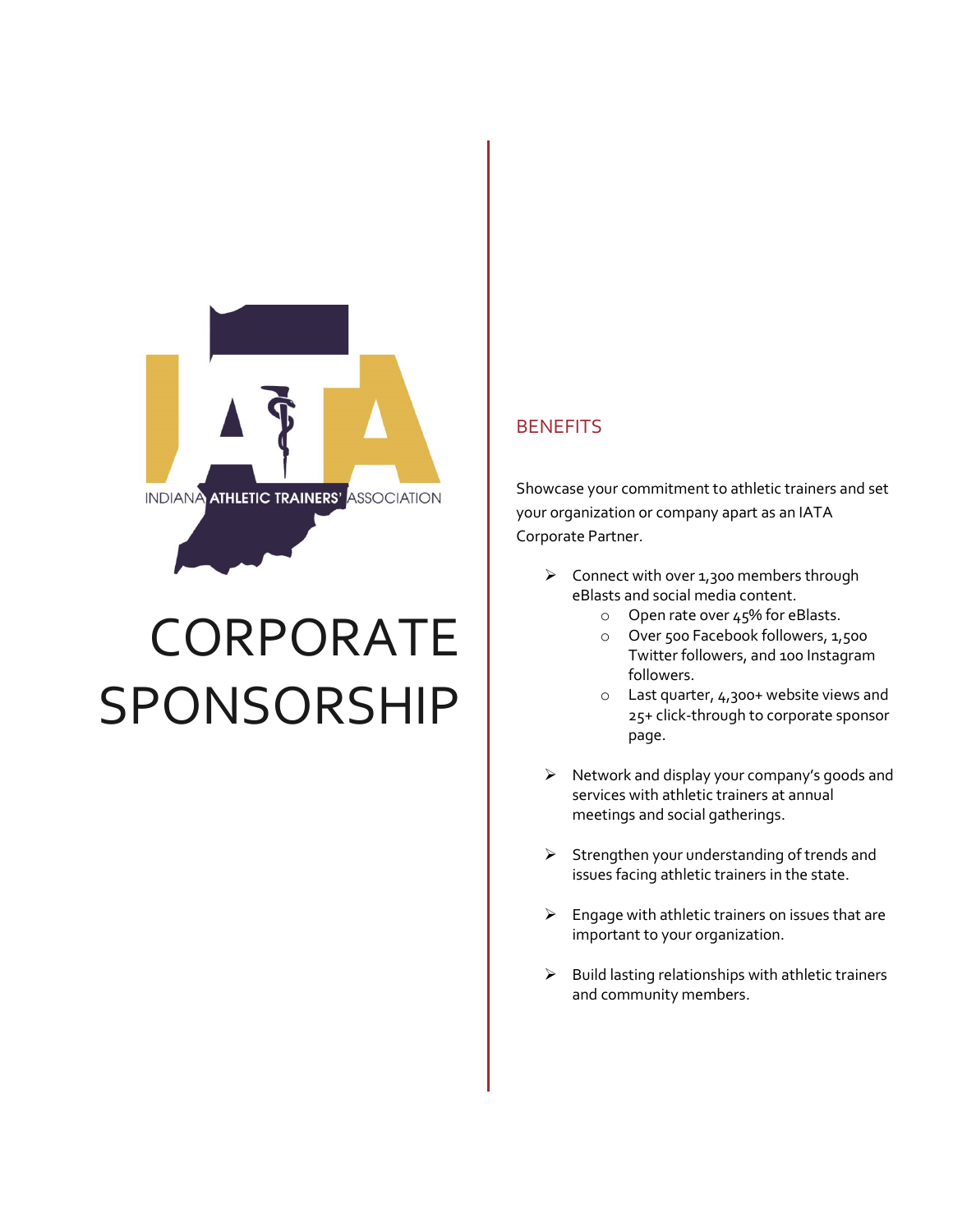|                                                                                                                                                             | <b>Bronze</b>   | Silver          | <b>Gold Level</b> | Elite Level  |
|-------------------------------------------------------------------------------------------------------------------------------------------------------------|-----------------|-----------------|-------------------|--------------|
|                                                                                                                                                             | Level*          | $Level*$        | \$2,500           | \$5,000      |
|                                                                                                                                                             | \$500           | \$1,500         |                   |              |
| Listed on IATA web page as a corporate sponsor                                                                                                              | $\checkmark$    | $\checkmark$    | $\checkmark$      | $\checkmark$ |
| Custom banner ad (provided by corporate partner) displayed in<br>IATA e-blast(s)<br>$\rightarrow$ Ad specs: 600 X 75 pixels                                 | (1)             | (1)             | (4)               | (6)          |
| Educational announcement(s) sent to members via email                                                                                                       | (1)             | (2)             | (3)               | (4)          |
| Verbal acknowledgment IATA annual business meeting                                                                                                          | $\checkmark$    | $\checkmark$    | ✓                 |              |
| Booth space at annual meeting                                                                                                                               | 20%<br>discount | 20%<br>discount | ✓                 |              |
| Listed in the meeting program as a corporate sponsor                                                                                                        | $\checkmark$    | $\checkmark$    |                   | ✓            |
| Logo, with direct link to website, listed on IATA web page as a<br>corporate sponsor<br>$\rightarrow$ Logo specs: tif/jpg/png/pdf, 300 dpi, minimum 2" high |                 |                 |                   |              |
| Access to free job postings on IATA website                                                                                                                 |                 | (1)             | (2)               | (3)          |
| Acknowledgment of sponsorship in IATA e-blasts                                                                                                              |                 |                 | ✓                 |              |
| Announcements sent to followers on social media                                                                                                             |                 |                 | (2)               | (4)          |
| Authorization to announce your company or organization as an<br>official corporate sponsor of IATA                                                          |                 |                 | ✓                 |              |
| Verbal acknowledgment, recognition, and opportunity to speak in<br>front of members at the annual IATA business meeting                                     |                 |                 |                   |              |
| Verbal acknowledgement of sponsorship at annual IATA<br>President's Breakfast                                                                               |                 |                 |                   |              |
| Access to designated room to host interviews at IATA annual<br>business meeting                                                                             |                 |                 |                   |              |

# Corporate Sponsorship Levels

#### **Silver Plus (\$2,000) please pick two of the following**

- Acknowledgment of sponsorship in IATA e-blasts
- $\Box$  (1) Announcements sent to followers on social media
- □ Standard size booth space at IATA annual meeting

#### **Bronze Plus (\$1,000) please pick one of the following**

□ Logo, with direct link to website, listed on IATA web page as a corporate sponsor

□ 15% discount on additional event (see page 3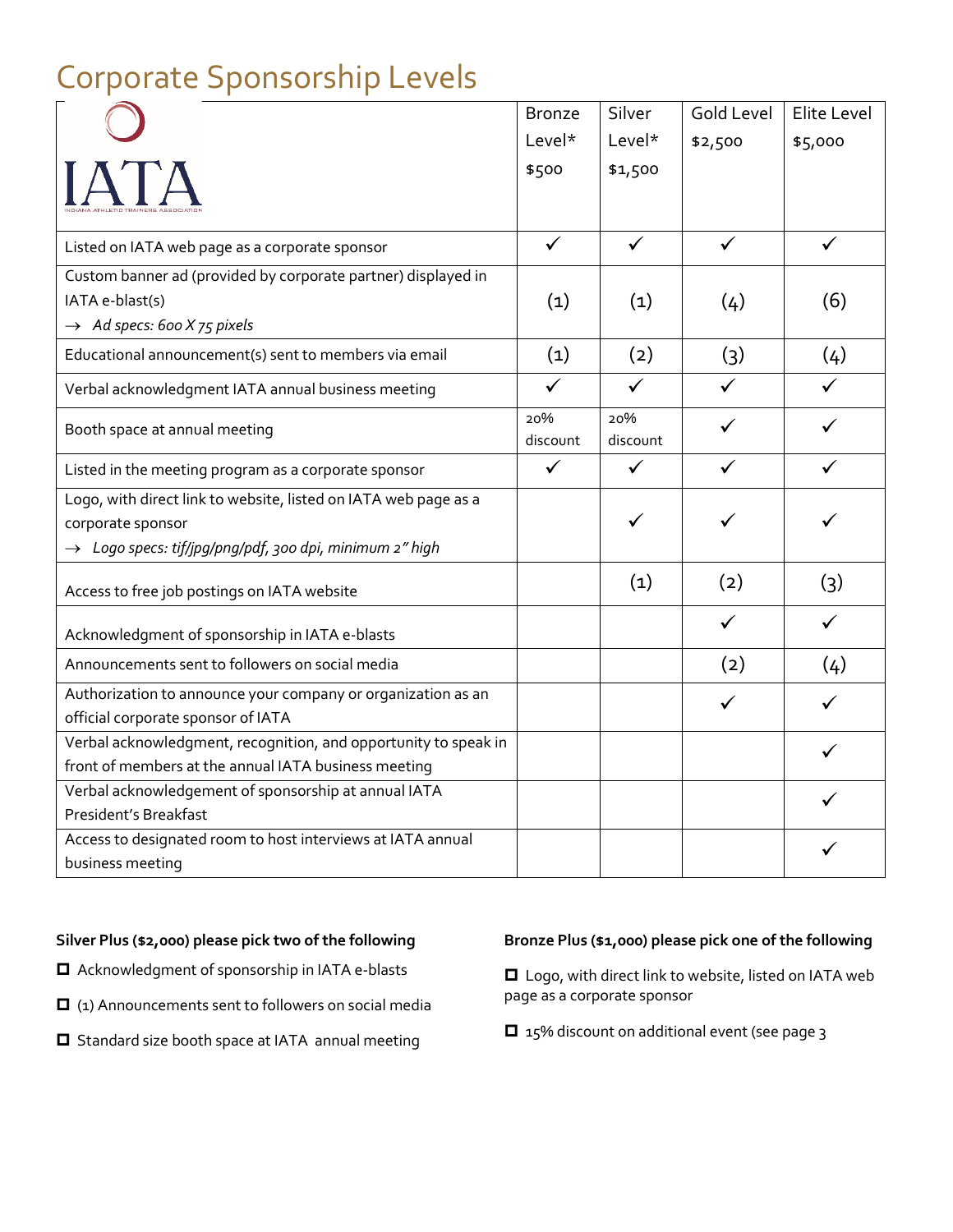# Other Additional Sponsorship Opportunities

#### Quiz Bowl Sponsor \$250

- Logo on signage at the quiz bowl
- Name and logo recognition in the promotional materials for the quiz bowl and at the beginning of each session
- Introduce your organization at the end of quiz bowl prior to final jeopardy and read the final question.
- Present the award to the winning team

## Student Symposium Sponsor \$500

- Logo on signage at the event
- Name and logo recognition in the promotional materials
- Present a topic (to be approved by the education committee)
- Introduce a speaker and address the students as a group at the welcome

#### Professional Symposium Sponsor \$1,000

- Logo on signage at the event
- Name and logo recognition in the promotional materials
- Present a topic (to be approved by the education committee)
- Introduce a speaker and address the professionals as a group at the welcome

## Business Meeting and Lunch Sponsor \$500

- Logo on signage at the event
- Name and logo recognition in the promotional materials
- Recognition at the lunch in front of members

#### NATM Outing Sponsor \$2,000

- Logo on signage at the event
- Name and logo recognition in the promotional materials
- Logo (along with IATA logo) included on give-away for attendees
- Introduction at the pre-game/event get together

#### President Breakfast Sponsor \$500

- Logo on signage at the event
- Name and logo recognition in the promotional materials
- Invitation to the breakfast
- Address the group at breakfast

#### Awards Sponsor \$1,000

- Logo on signage at the event
- Name and logo recognition in the promotional materials
- Organization name will be included on the award

#### Research Sponsor \$250

- Verbal recognition by the president during the business meeting
- Verbal recognition when the grant is being awarded

#### Booth Space at Annual Symposium \$250

• Opportunity to get in front of over 400 certified and student AT members at the annual symposium

## Educational eBlasts to IATA Members \$250

Show your expertise in the field and provide educational material through our regularly scheduled eBlasts to members. (Maximum of 4 per sponsor)

## Social media announcements to IATA Members \$250/announcement

- Opportunity to showcase your commitment to the profession as well as connect members to your company / organization. One announcement will be pushed via all IATA social media platforms (Maximum of 4 per sponsor)
	- o Over 1,500 Twitter Followers
	- o Over 500 Facebook Friends
	- o 100+ Instagram Viewers